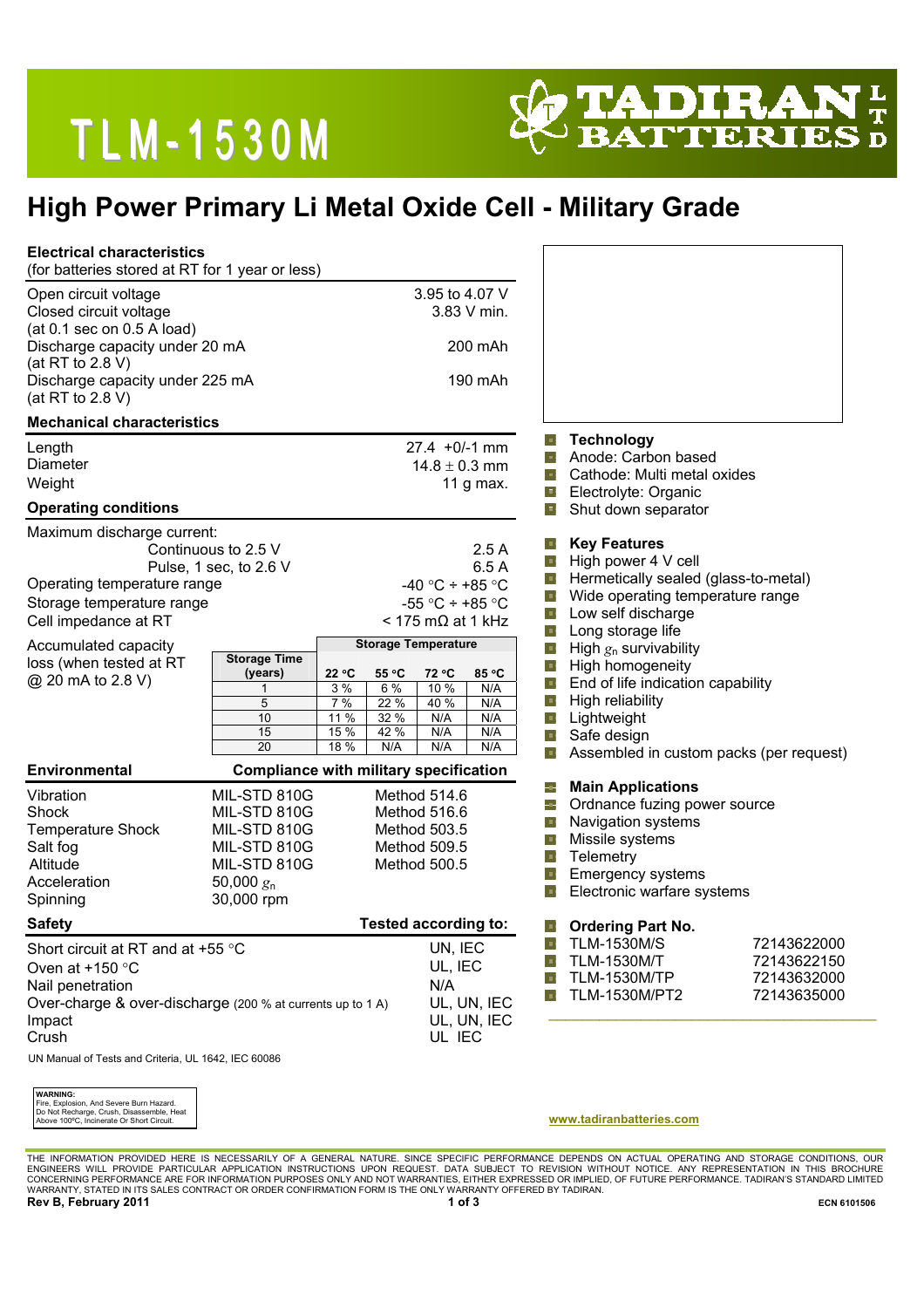# **TLM-1530M**



#### **Performance data**

#### **Discharge capability at RT**



**Discharge capability of 0.5 A at several temperatures** 



#### **Capacity vs. OCV**



**Pulse capability at RT** 



### **Pulse capability of 0.5 A at several temperatures**





#### **Pulse capability of 0.25 A at several temperatures**

THE INFORMATION PROVIDED HERE IS NECESSARILY OF A GENERAL NATURE. SINCE SPECIFIC PERFORMANCE DEPENDS ON ACTUAL OPERATING AND STORAGE CONDITIONS, OUR<br>ENGINEERS WILL PROVIDE PARTICULAR APPLICATION INSTRUCTIONS UPON REQUEST. WARRANTY, STATED IN ITS SALES CONTRACT OR ORDER CONFIRMATION FORM IS THE ONLY WARRANTY, STATED IN ITS SALES CONTRACT OR ORDER CONFIRMATION FORM IS THE ONLY WARRANTY OFFERED BY TADIRAN.<br>Rev B, February 2011 **Rev B, February 2011** 2 of 3 **ECN 6101506 ECN 6101506**